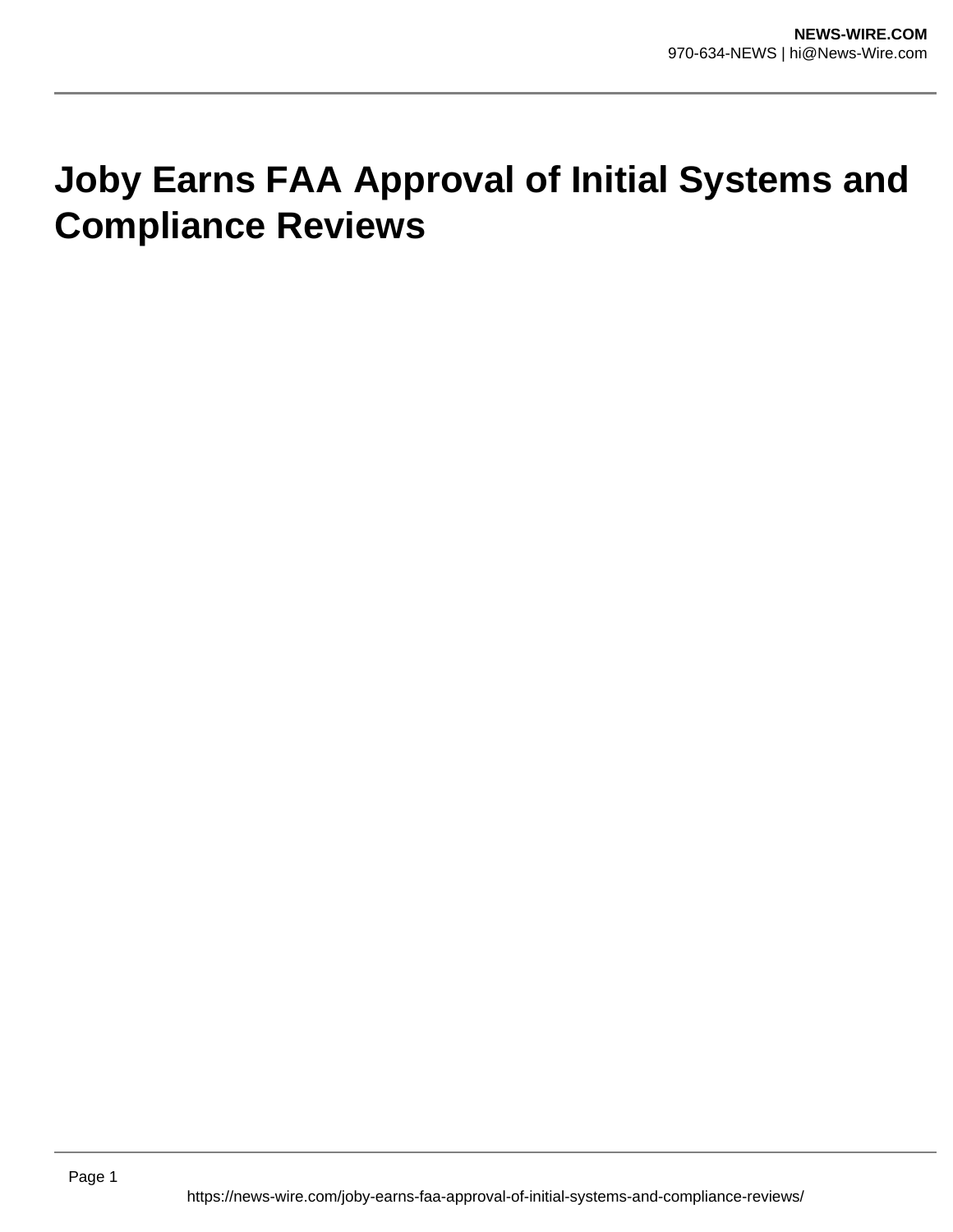

Joby revealed both conclusion and approval of its veryfirst Systems Review and Compliance Review. (Photo: Joby Aviation)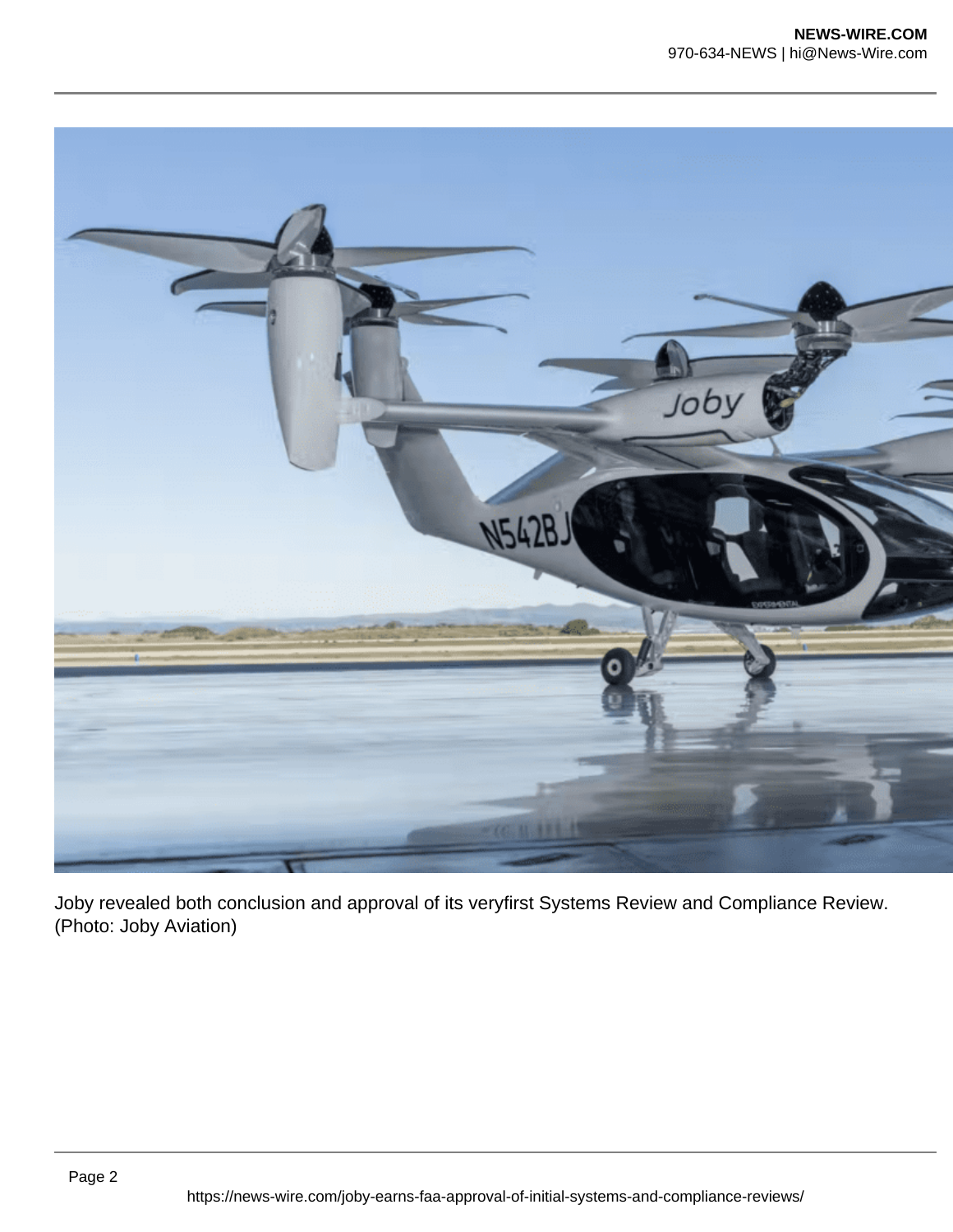Joby Aviation took another action towards accreditation of its totally electrical airplane in finishing its veryfirst Systems Review and Compliance Review and making Federal Aviation Administration (FAA) approval. The group finished both evaluates at the end of 2021 and simply justrecently revealed FAA approval. Reaching this turningpoint validates that Joby's advancement technique, production style, and set objectives for accomplishing accreditation are headed in the right instructions.

The Compliance Review evaluated the procedure of advancement and confirmation of Joby's softwareapplication and air-borne electronic hardware. The Systems Review served to examine Joby's method to establishing its aerospace-grade systems and devices. Tom Ferrell, Development Assurance Lead at Joby, commented on the significance of a clear, repeatable procedure for advancement and confirmation of airplane in guaranteeing security. "Successfully finishing our veryfirst Systems Review and Compliance Review shows that Joby's engineering practices are developing to a level where they can be used for the most requiring safety-critical advancement while producing all the needed accreditation information to show our style to one of the world's mostdifficult and most appreciated regulators," Ferrell specified in the company's statement.

Looking ahead, the group will focus on finishing extra evaluates focused around "the recognition of accreditation requirements, style capture, and execution of that style in both hardware and softwareapplication." according to Ferrell. A launch date of 2024 is the business's existing target.

The electrical vertical liftoff and landing (eVTOL) airplane that Joby is establishing hasactually gonethrough more than 1,000 flight tests. A agent of Joby likewise justrecently informed Avionics International that the group strategies "to conduct more flight tests in the coming year in collaboration with AFWERX and other federalgovernment fans."

In December of last year, Joby Aviation was granted FAA Special Airworthiness Certification and U.S. Air Force Airworthiness Approval for their 2nd pre-production model airplane. Founder and CEO JoeBen Bevirt said, "With 2 airplane flying at the exactsame time, we'll be able to boost the speed of our knowings as prepared, while continuing to meet the requirements of our Agility Prime agreement."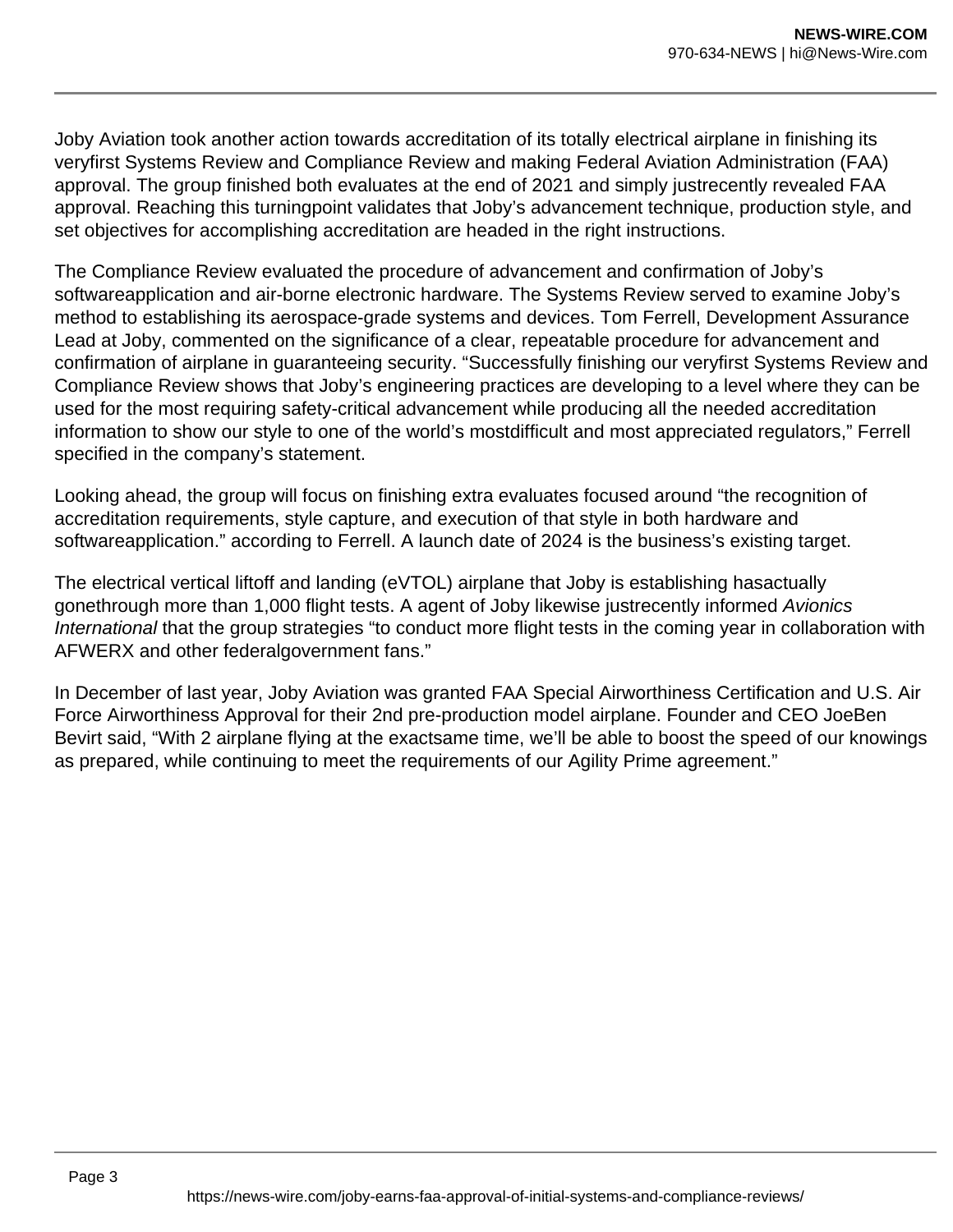

Joby is partnering with CAE to establish flight simulators for training pilots to run eVTOL airplane. Pictured above is JoeBen Bevirt, creator and CEO of Joby, and Marc Parent, president and CEO of CAE. (Photo: Joby Aviation)

Two other current huge turningpoint statements came from Joby justrecently as well. On March 9, they shared news of a partnership with innovation business CAE to establish training gadgets for flight simulation. These gadgets will ultimately be utilized to train pilots for operation of Joby's eVTOL airplane. In February, Joby started FAA conformity screening of its systems and structures, gettingin the application stage of the type accreditation procedure. Lina Spross, Quality and Supply Chain Lead, described, "Entering this phase of screening shows that we're capable of production composite parts in accordance